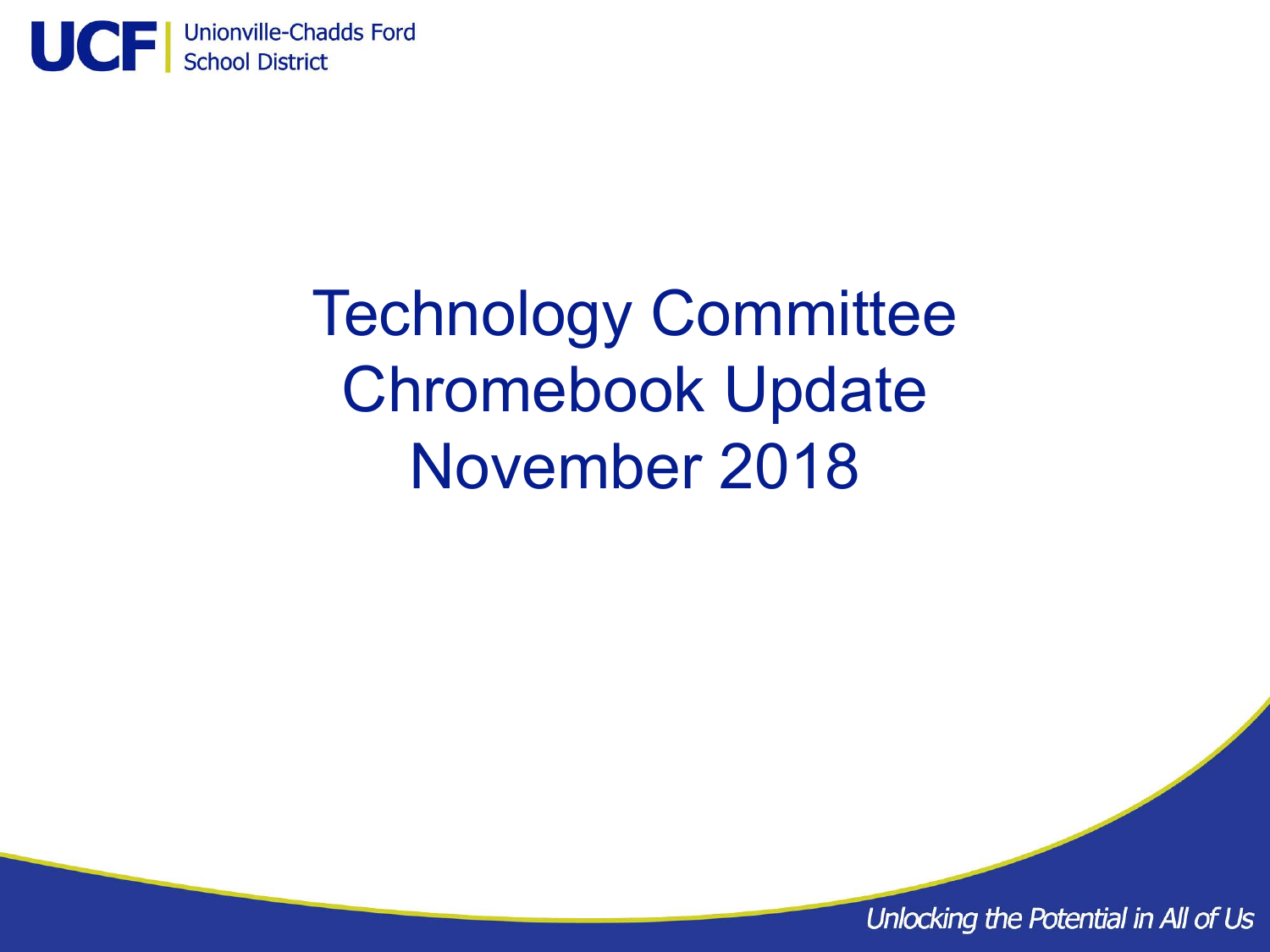

## Chromebook Break/Fix Statistics

|                                 | 2017-18 | 2018-19 |
|---------------------------------|---------|---------|
| # of Devices                    | 1,361   | 2,396   |
| # of New Devices                | 330     | 1,027   |
| Average Device Age (yrs)        | 2.25    | 2.5     |
|                                 |         |         |
| Repairs, Sept-Oct - All Devices | 112     | 206     |
| Repairs, Sept-Oct – New Devices | 32      | 8       |
|                                 |         |         |
| Break / Fix Rate, Sept – Oct    |         |         |
| <b>All Devices</b>              | 8.2%    | 8.6%    |
| <b>New Devices</b>              | $9.7\%$ | 0.8%    |
|                                 |         |         |
| Middle School                   | $9.0\%$ | 11.7%   |
| <b>High School</b>              | 5.4%    | 6.3%    |

#### **HIGHLIGHTS**

- Each month, 4% of devices require repair
- 2018 break/fix rates up moderately from 2017 driven primarily by aging of devices
- Middle School break/fix rates higher than High **School**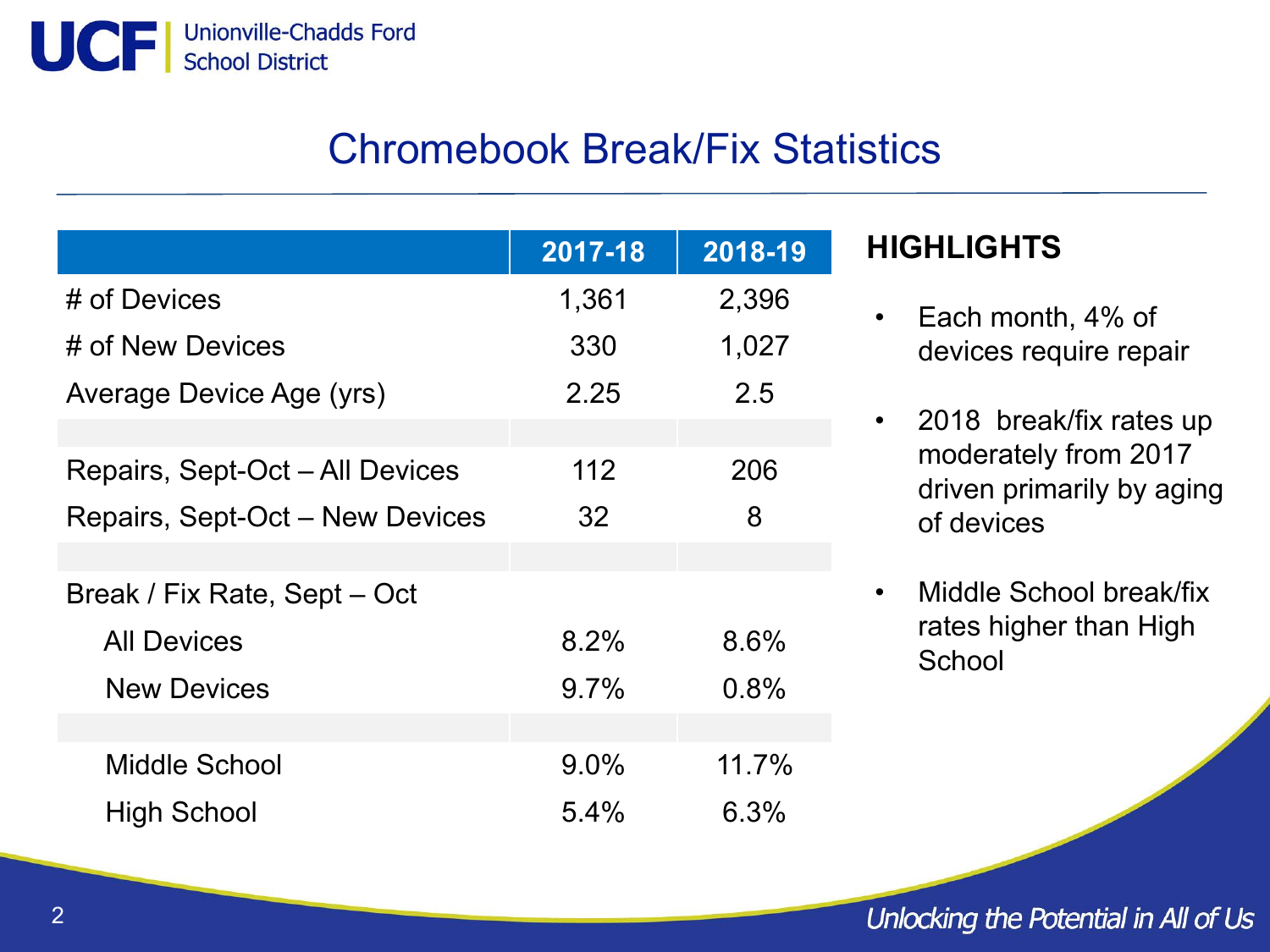

## Minimal Impact to Student Learning

- If a device needs repair:
	- The student brings the device to technical support in each building
	- If repairs are needed, a loaner device is issued
	- Once the repair is completed, the student is notified and picks up the original device from technical support
- 90 spares are in place for 2,396 active devices (3.8%)
- Average time to repair is 2 business days
- Average loaner utilization rate is 40%
- Loaner pool has never been oversubscribed